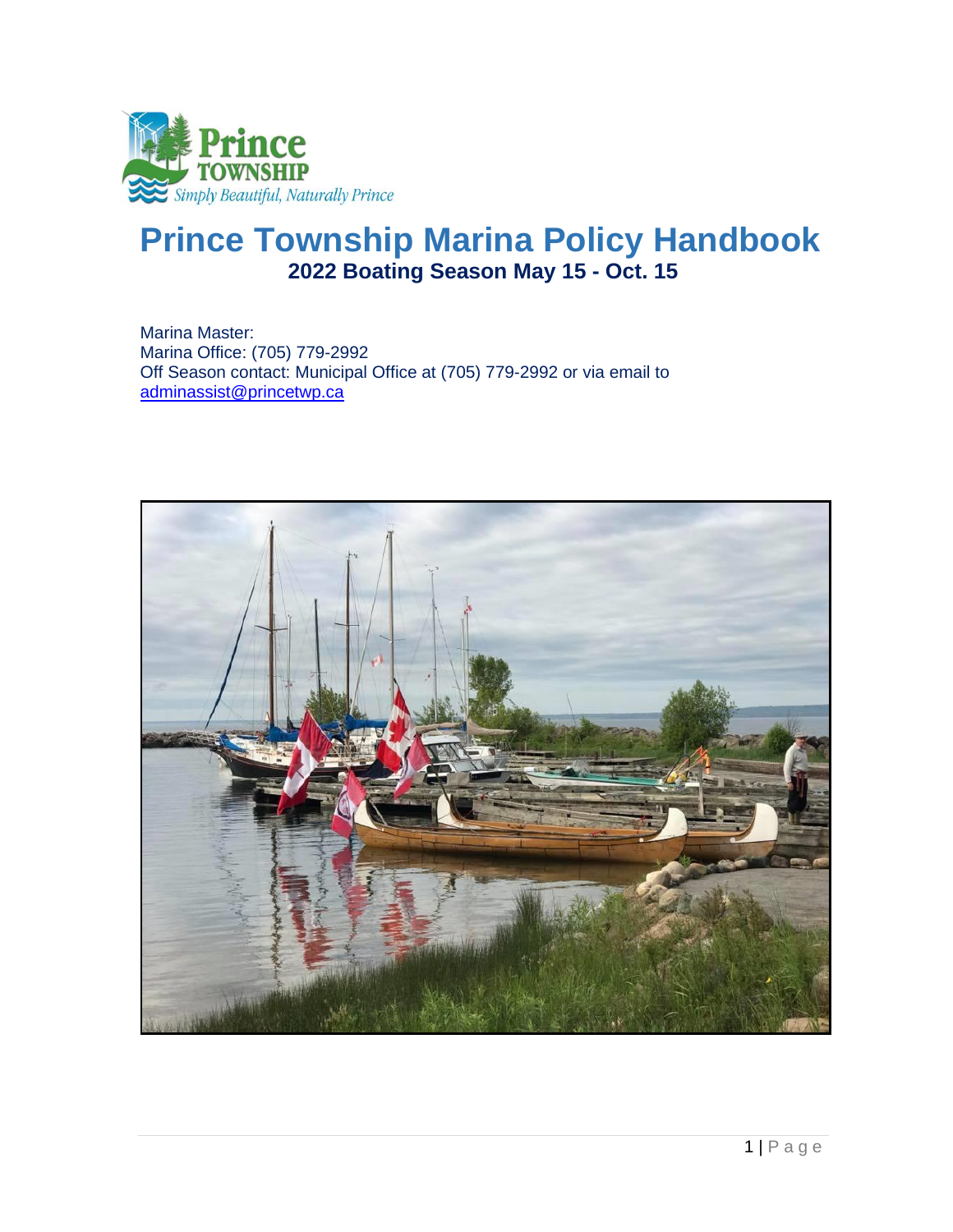## **TABLE OF CONTENTS**

| <b>Marina Mission Statement</b>                 | Page 3  |
|-------------------------------------------------|---------|
| Introduction                                    | Page 4  |
| <b>Contract Holder Environmental Commitment</b> | Page 5  |
| <b>Clean Marine Policy</b>                      | Page 6  |
| <b>Environmental Hazard Policy</b>              | Page 7  |
| <b>Wait List Policy</b>                         | Page 8  |
| <b>Policy for Insurance Coverage</b>            | Page 9  |
| <b>Seasonal Wharfage Policy</b>                 | Page 10 |
| <b>Marina Fee Schedule</b>                      | Page 12 |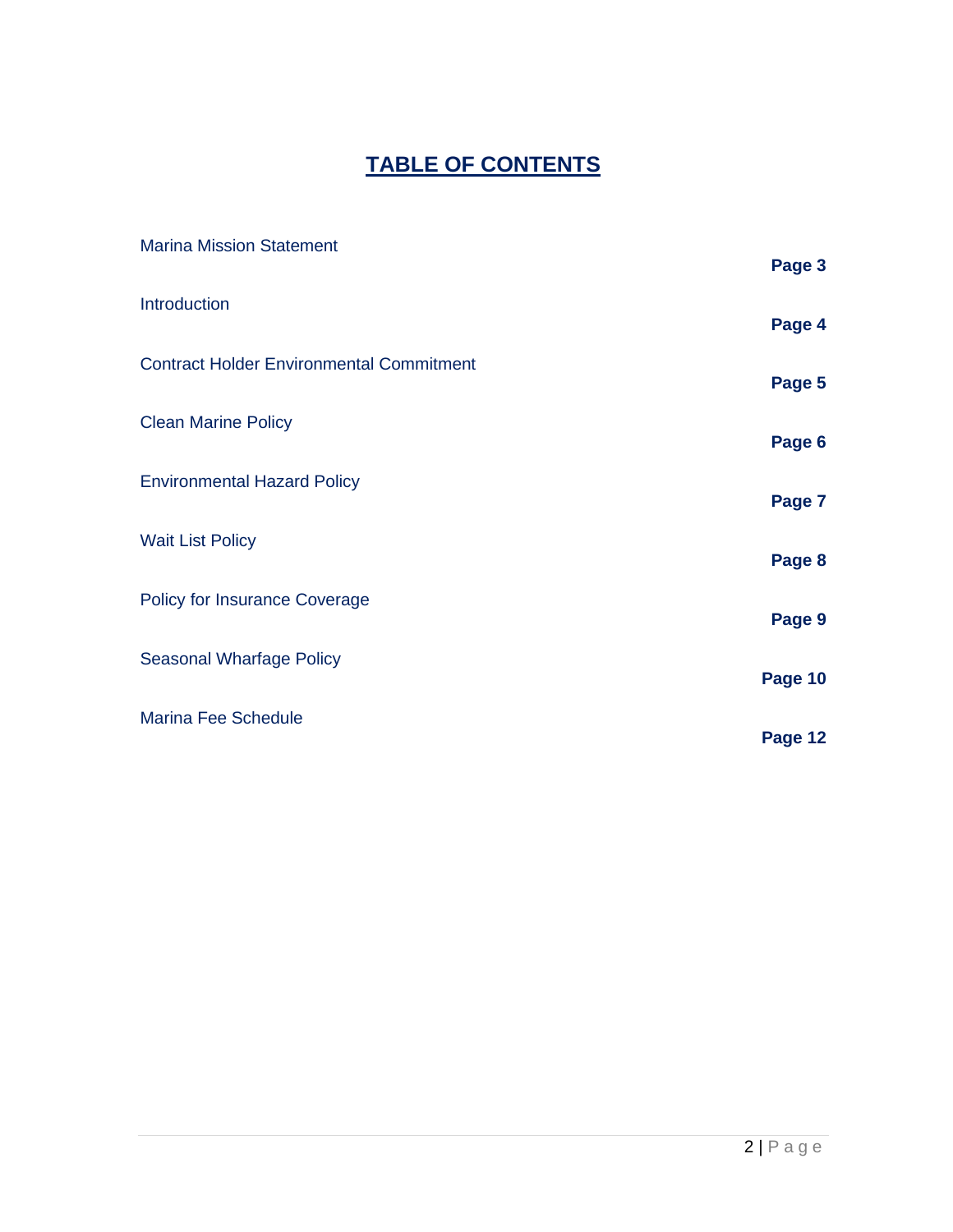#### **MARINA MISSION STATEMENT**

• To develop and manage the Marina area comprising of leased land, water lots and Municipal lands and facilities located adjacent to the Marina

• To conduct activities pursuant to the provisions and regulations contained in the Agreement negotiated between the Township of Prince and Federal Government and to adhere to all applicable Federal, Provincial and Municipal legislation and directives

• To honour our commitment to the Ministry of Fisheries and Oceans (DFO) by managing the marina in a manner aligned with its mandates, policies, and regulations

• To conduct all activities in a business-like and professional manner

.

• To promote, foster and manage the Marina facilities in such a way as to make the Marina area a friendly and enjoyable destination for both boaters and tourists who wish to come Prince Township

• To conduct activities to maintain the long-range protection of the environment and fish habitat found in the Marina area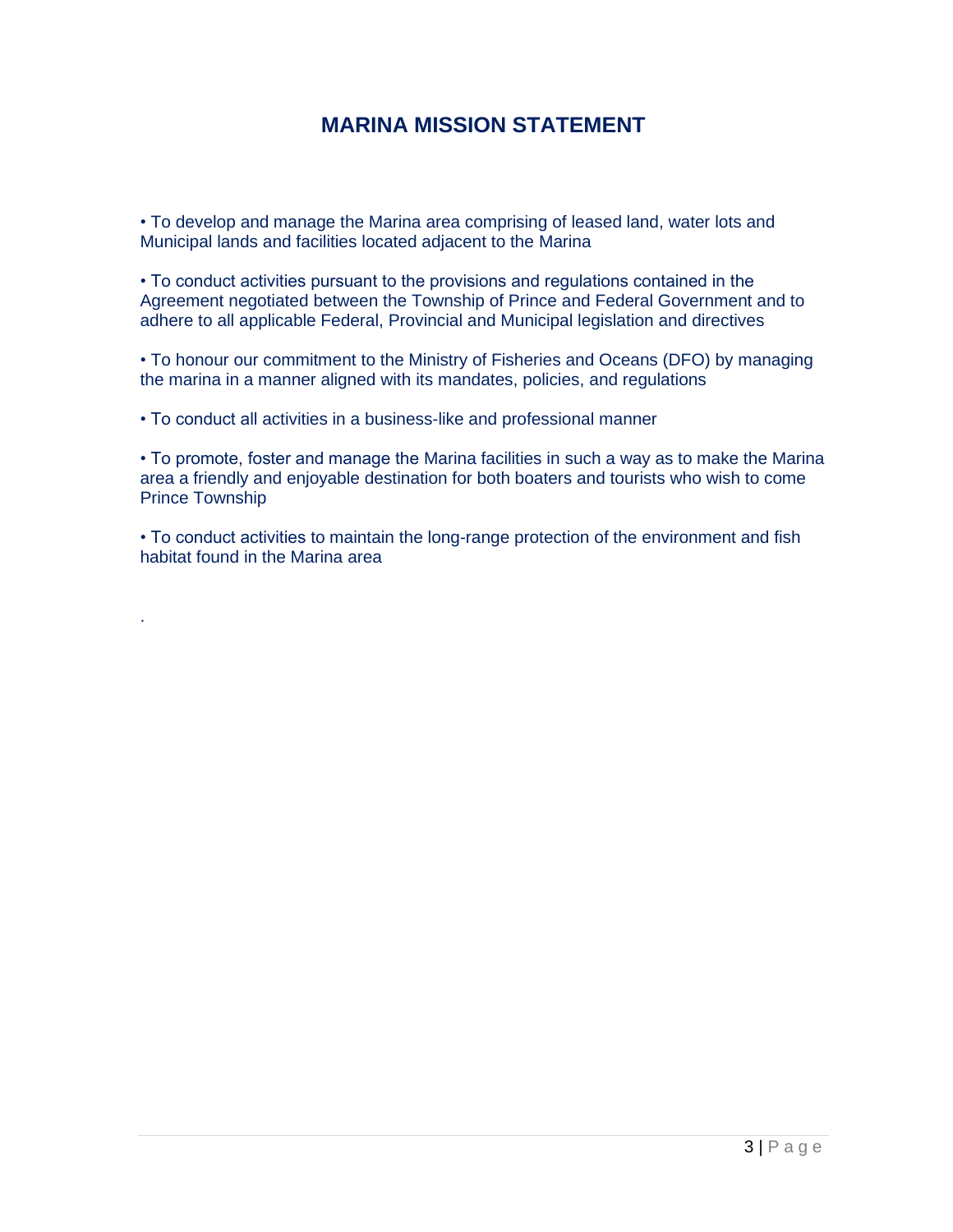#### **INTRODUCTION**

This booklet was established for the operation of the Gros Cap Marina on how best to develop and operate the facility and for the use of the boaters that berth at this marina and any other individuals who have an interest in the operation and management of the facility.

Copies of this Handbook will be distributed to all Contract Holders who have a Seasonal Berthing Contract with the Township of Prince. Additional copies will be available at the Township Office.

It should be noted that the policies printed in this Handbook become effective as of the date of printing. If Council makes any amendments to the existing policies after the printing date, the amended policy will take precedence over that which is printed in this publication.

To facilitate the most cost-effective operation of the marina, slip assignments are ultimately at the discretion of the Township of Prince municipal office.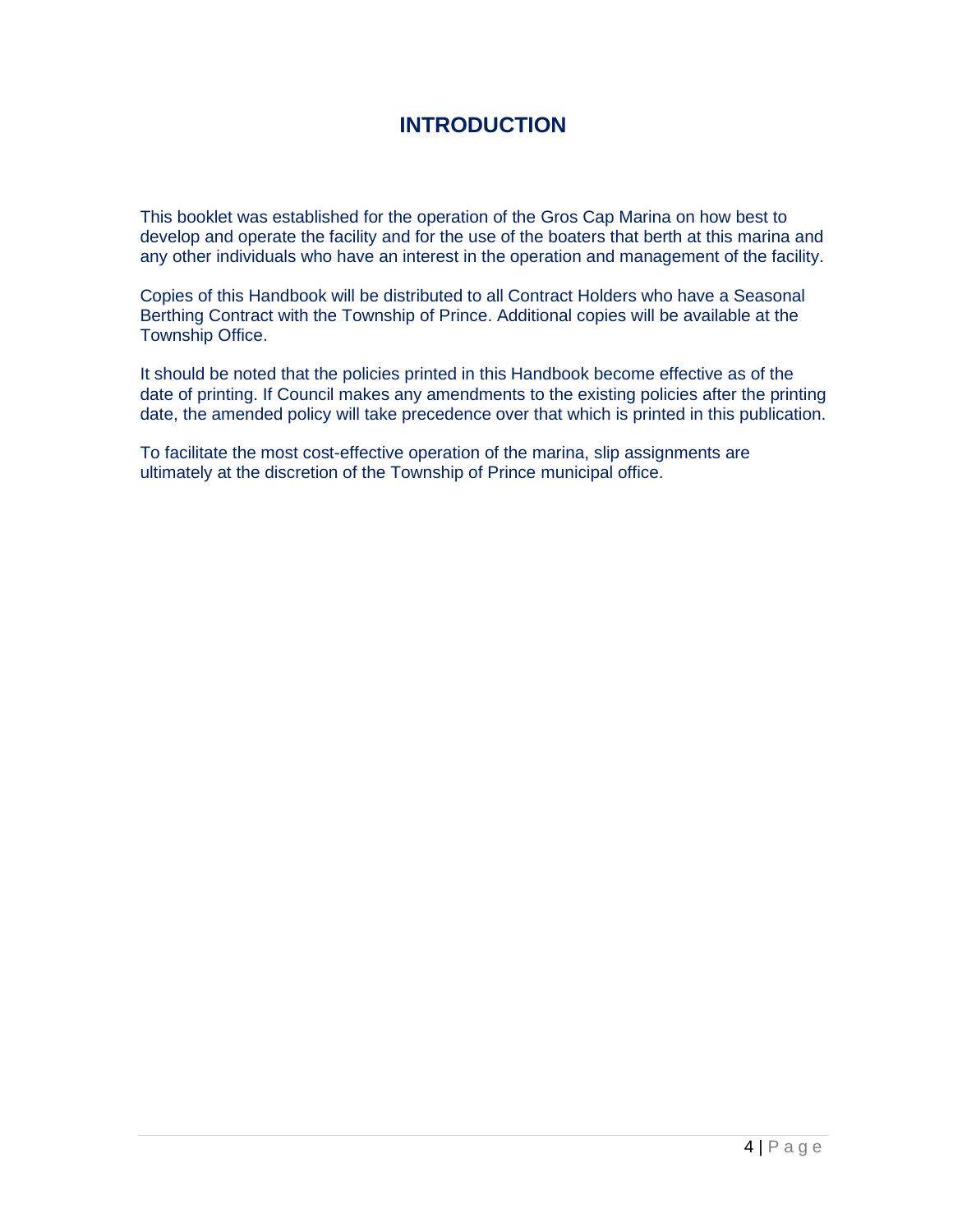#### **Contract Holder Environmental Commitment**

*I/We commit my/our guests, crew, and myself/ourselves:* 

- 1. To keep all refuse and garbage of any kind on board the boat until we can place it in the waste containers on shore.
- 2. To separate all recyclables and place them in the appropriate containers.
- 3. To separate hazardous wastes, including oils and antifreeze, unwanted paints, solvents and cleaners, batteries, old unusable fuel and used oil filters and dispose of them in accordance with Marina guidelines or take all such wastes to an appropriate hazardous waste collection site.
- 4. To take all necessary steps to avoid spilling fuel, oil or any chemicals or cleaners whatsoever into the water, to refrain from pumping oil contaminated bilge water overboard and to be guided by instructions from the attendant when at the gas and/or pump-out dock and, when in the Marina, to use only the designated fueling facility to fill my/our boat.
- 5. To use the onshore washroom facilities, whenever practical, if the boat is at the dock.
- 6. To refrain from pumping grey or black water overboard while on the water.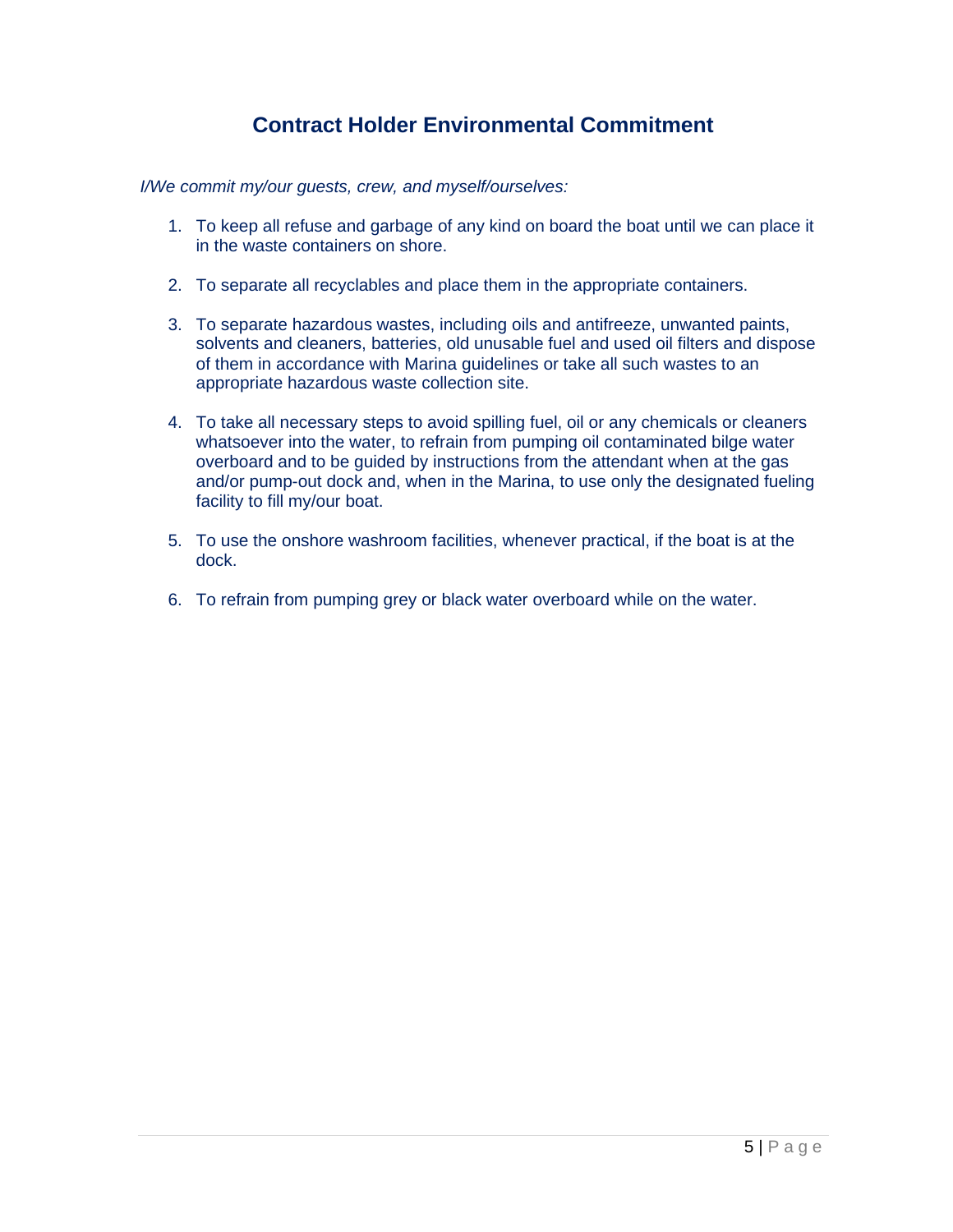### **The Clean Marine Policy**

- 1. This Marina understands and recognizes the vital importance of maintaining a clean natural environment.
- 2. In accepting and adopting those best management principles and operating practices that are appropriate to its operation, this Marina commits itself to the best of its ability to:
	- eliminate the release of contaminants to the water, both directly and indirectly
	- minimize the release of pollutants to the atmosphere
	- avoid contamination of the ground
	- adopt waste reduction, reuse, and recycling strategies
	- optimize energy and water conservation
	- promote good environmental practices to all parties
- 3. Abide by and, where possible, exceed the requirements of all relevant legislation.
- 4. Marina management will introduce sound environmental practices into every aspect of our operation. We will train our employees to understand and implement these practices.
- 5. The philosophy of this Policy Handbook will be integrated into the contract between the Marina and our Contract Holders.
- 6. All suppliers and subcontractors will be made aware of the intent of this Policy and will be encouraged to adopt the same good practices where appropriate.
- 7. The Marina also commits itself to an ongoing program of self-evaluation. We will strive to continually upgrade and improve our environmental performance.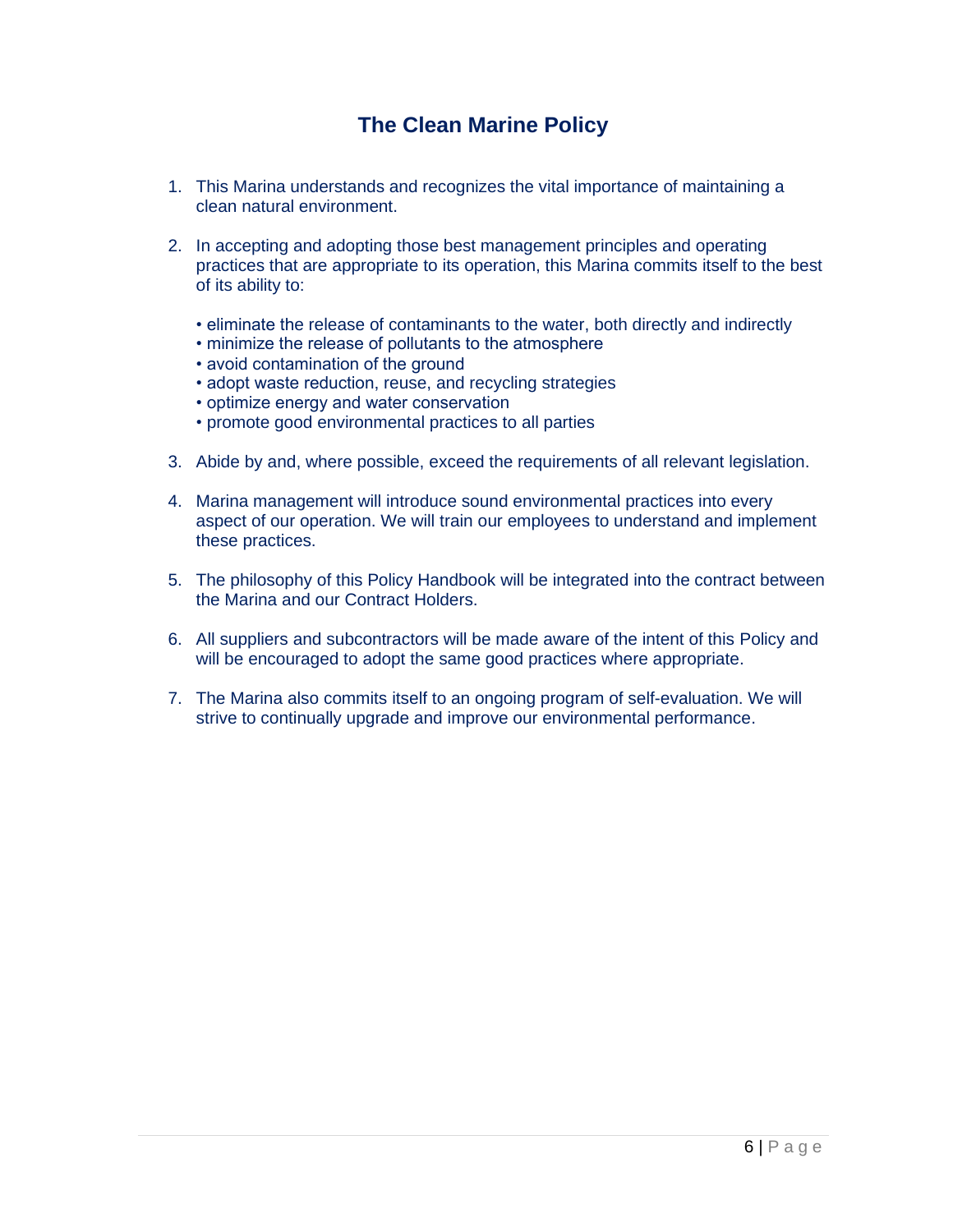#### **Environmental Hazard Policy**

In the event an activity takes place that presents a hazard to the environment of the Marina area, the following procedure shall be used as a guideline to deal with the occurrence.

- 1. As soon as it is possible, the person who notices the activity shall notify an employee of the Township of Prince.
- 2. The Municipal Staff shall notify the appropriate agencies. Note: If necessary, the Ontario Provincial Police will be notified.
- 3. If the resources available to the Marina staff are not sufficient to contain and deal with the occurrence, then the following Municipal Departments and outside agencies shall be called for assistance:
- NBP Public Works Department.
- NBP Fire and Emergency Services.
- Parks Canada
- Canadian Coast Guard Station
- Other resources as suggested by the Ministry of the Environment & Climate **Change**
- 4. At the completion of dealing with the occurrence, the affected area is to be restored to a condition that is as close to the original as possible.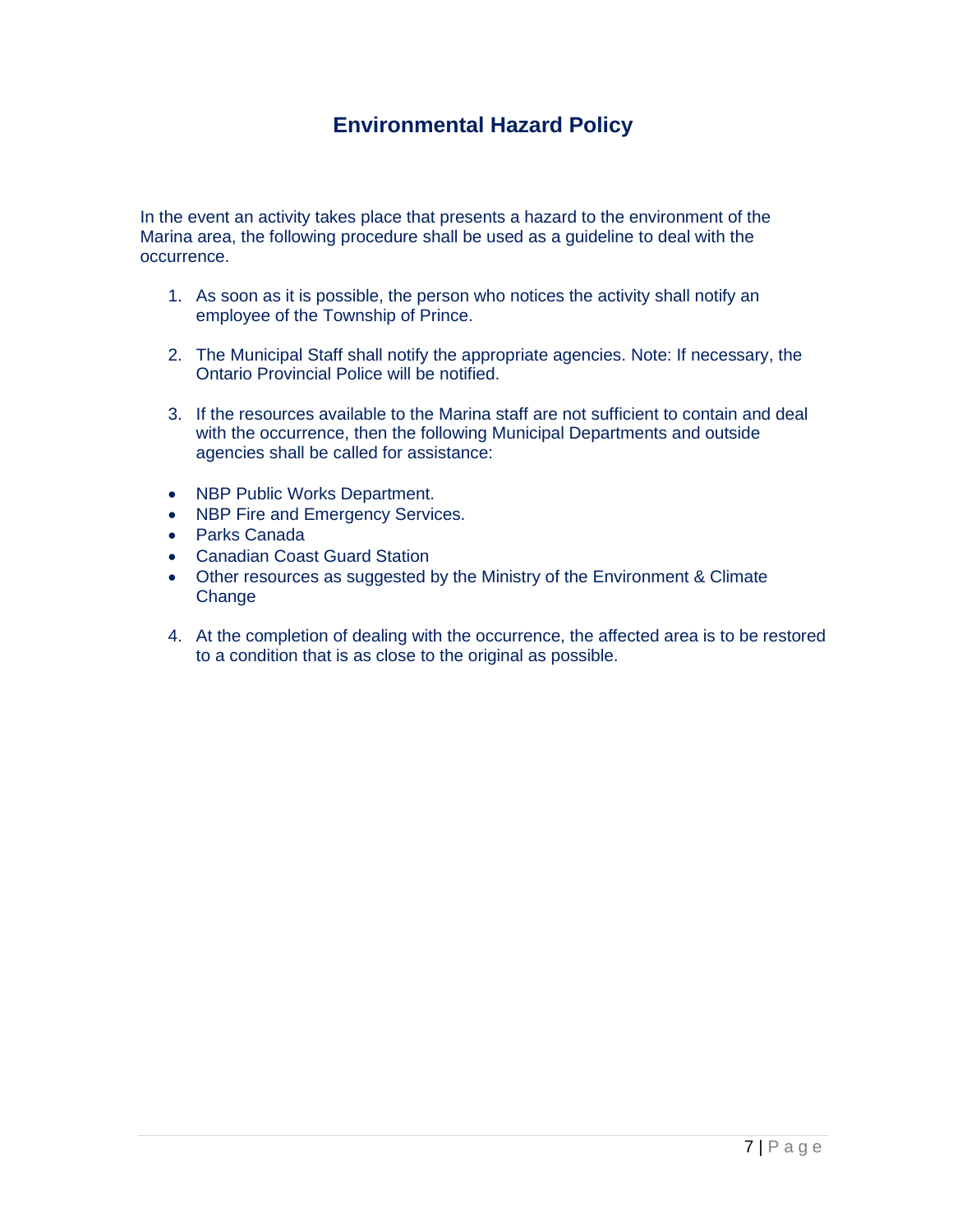#### **Waiting List Policy**

To be placed on the Waiting List, a prospective Contract Holder must submit his or her name to the Municipal Office.

A person's name will be placed on the Waiting List as of the date and time of the request. When a name is placed on the list, the size of slip required for the prospective Contract Holder's boat shall also be recorded.

The Municipal staff shall allocate the available slip to the person with the highest ranking and appropriate boat size for the available slip on the Waiting List. If the first person declines the available slip, it will be offered to the next person on the Waiting List with the appropriate boat size for the available slip.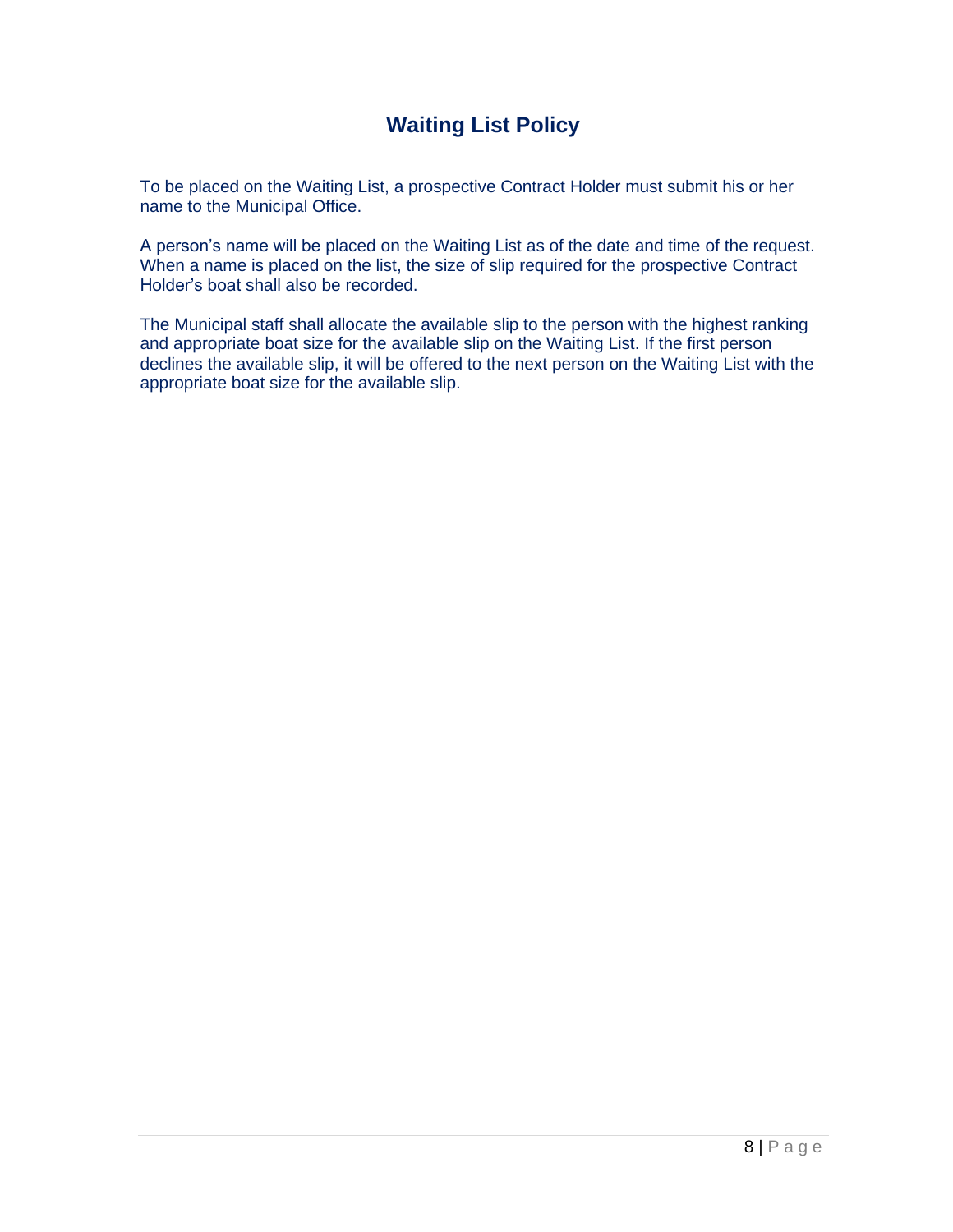### **Policy for Insurance Coverage**

The Township of Prince shall carry General Liability, Personal Property and Accident for Employees insurance for the Marina.

All recreational and commercial boaters must maintain in force a policy of General Liability and Marine Liability (or Protection & Indemnity including Hull & Machinery).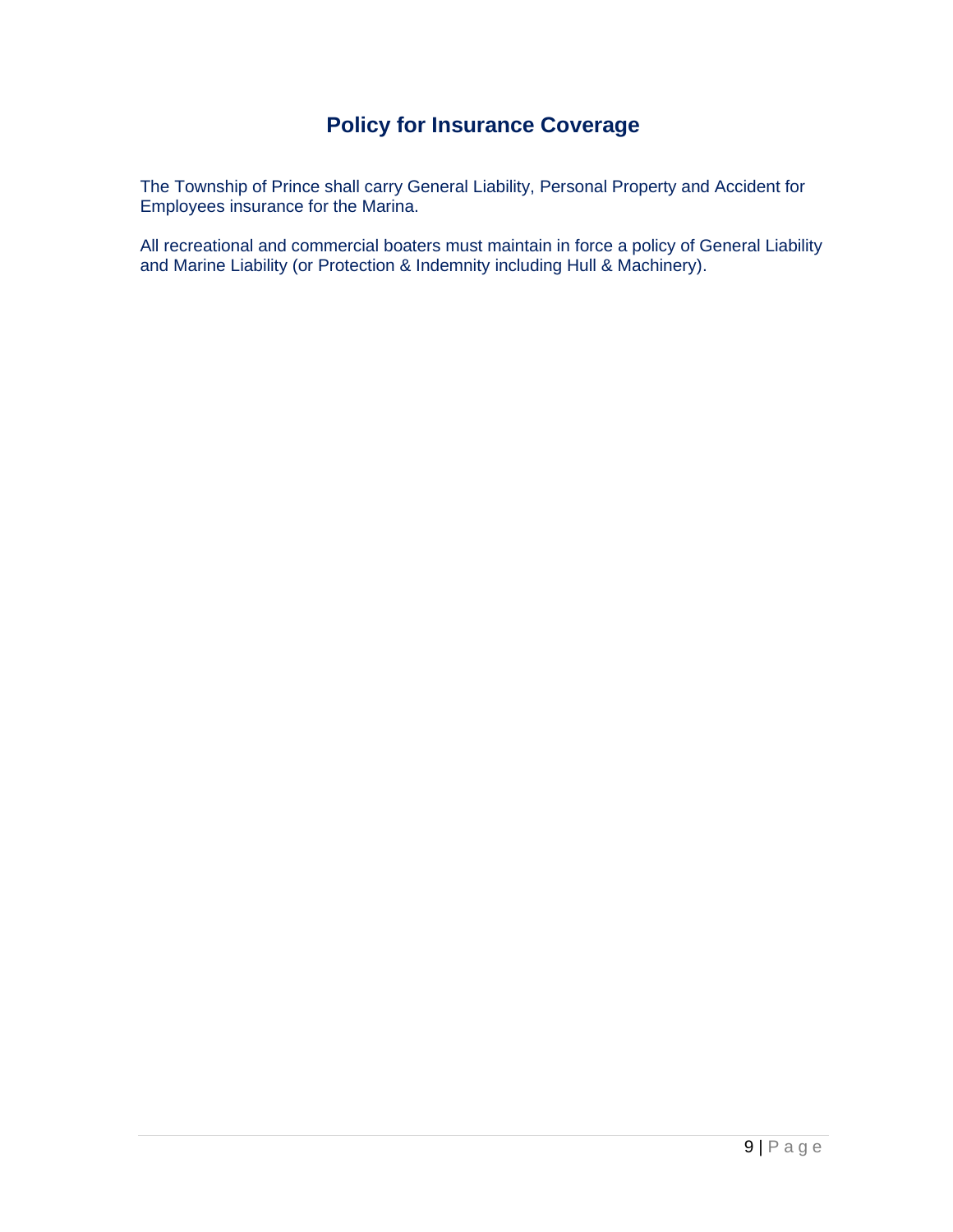#### **Seasonal Wharfage Policy Recreational and Commercial**

- 1. All slip allocations shall be the responsibility of the Township of Prince
- 2. The recreational and commercial wharfage rates will be based on a per foot charge set each year by the Township of Prince.
- 3. To determine the appropriate wharfage fee, the total length will be rounded up to the nearest foot. This total length is the actual space required for the vessel and includes items such as bow pulpits, bowsprits, davits, outboard motors, and swim platforms.
- 4. If the contract is to be with co-owners of the specific vessel, proof of co-owned registration must be supplied to the Township of Prince.
- 5. The recreational or commercial Contract Holder listed in the contract may not sublet the slip for use by another boater.
- 6. Charcoal barbeques are not permitted on docks or boats within the harbour due to liability concerns.
- 7. If the owner changes the specific boat listed in the contract during the contract year, then the recreational or commercial wharfage fee will be adjusted to reflect the new boat size and the number of seasonal days remaining in the contract period. Any change in boat size must be approved by the Municipal staff in advance, in writing.
- 8. Slip assignments are at the full discretion of the Township of Prince. No Contract Holder is guaranteed the same slip year to year.
- 9. Berthing agreements are to be filled in online on the Marina page of the Township website and the Certificate of Insurance uploaded.
- 10. Cradles and mast equipment must be removed the same day as haul in. Any cradles or masts left after the haul in day will be charged a fee for storage for each day they are left on site.
- 11. A written request must be submitted to the Township of Prince municipal office for any request of movement within the Harbour. This would be due to increased size of the boat or dock preference.
- 12. Any boat parked in the Harbour in a space that has not been pre-assigned, and/or without permission from the Township of Prince, will be removed or charged the appropriate transient fee on a per day basis.
- 13. The Contract Holder acknowledges he/she is using the berthing facilities at his/her own risk and Her Majesty the Queen in Right of Canada, as represented by the Department of Fisheries and Oceans - Small Craft Harbours Branch, Transport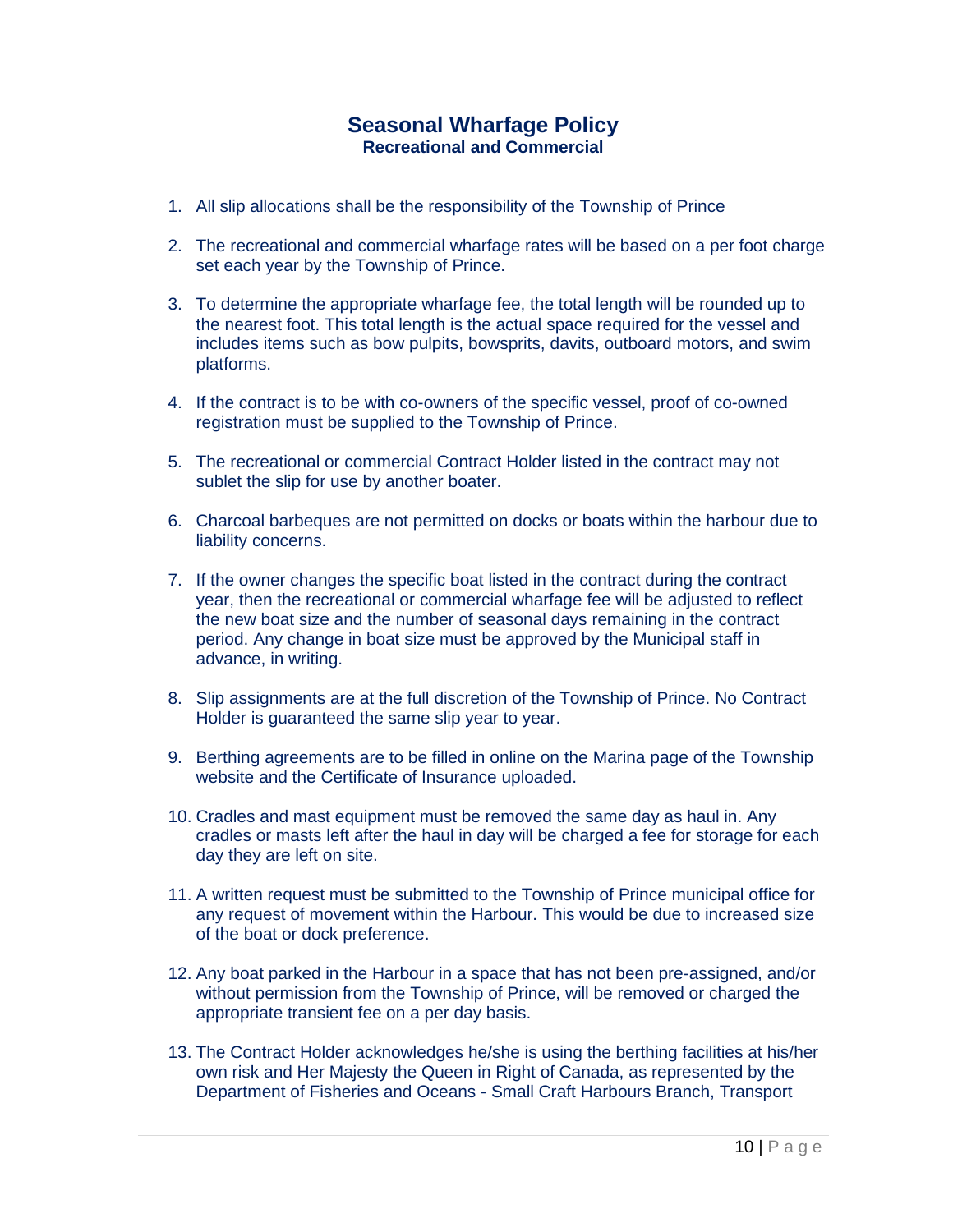Canada and the Township of Prince will not be liable for injury, damage or loss to persons or property arising in connection with the use of the said property.

- 14. In the event of reconstruction, repairs or other improvements to the wharf or wharf property, the Contract Holder shall, upon notice in writing from the Department of Fisheries Oceans and/or Transport Canada and/or the Township of Prince, remove his/her boat from the wharf as directed at the expense of the Contract Holder.
- 15. The Contract Holder is not to install or permit anything to be left on any dock, including tenders and dinghies, without permission from the Township of Prince.
- 16. The contract may be terminated at any time upon 15 days' written notice from the Township of Prince with or without reason.
- 17. No refunds for slip cancellations due to repairs and/or damages occurring to the Contract Holder's boat during the regular boating season will be given.
- 18. The Township of Prince reserves the right to use the preferred berth for transients when the Contract Holder's vessel is away. The Contract Holder must notify the Prince Township Office of expected dates of absence from his/her slip, if for more than one day. This helps to keep costs down and so the harbour can run as efficient and cost effective as possible.
- 19. To facilitate the most cost-effective operation of the harbour, slip assignments are at the full discretion of the Municipal Staff. You are not guaranteed the same slip each year. The Township of Prince reserves the right to reallocate berthing.
- 20. The Contract Holder is responsible for forwarding a change of address and/or telephone number and/or any other relevant contact information to the Prince Township Office.